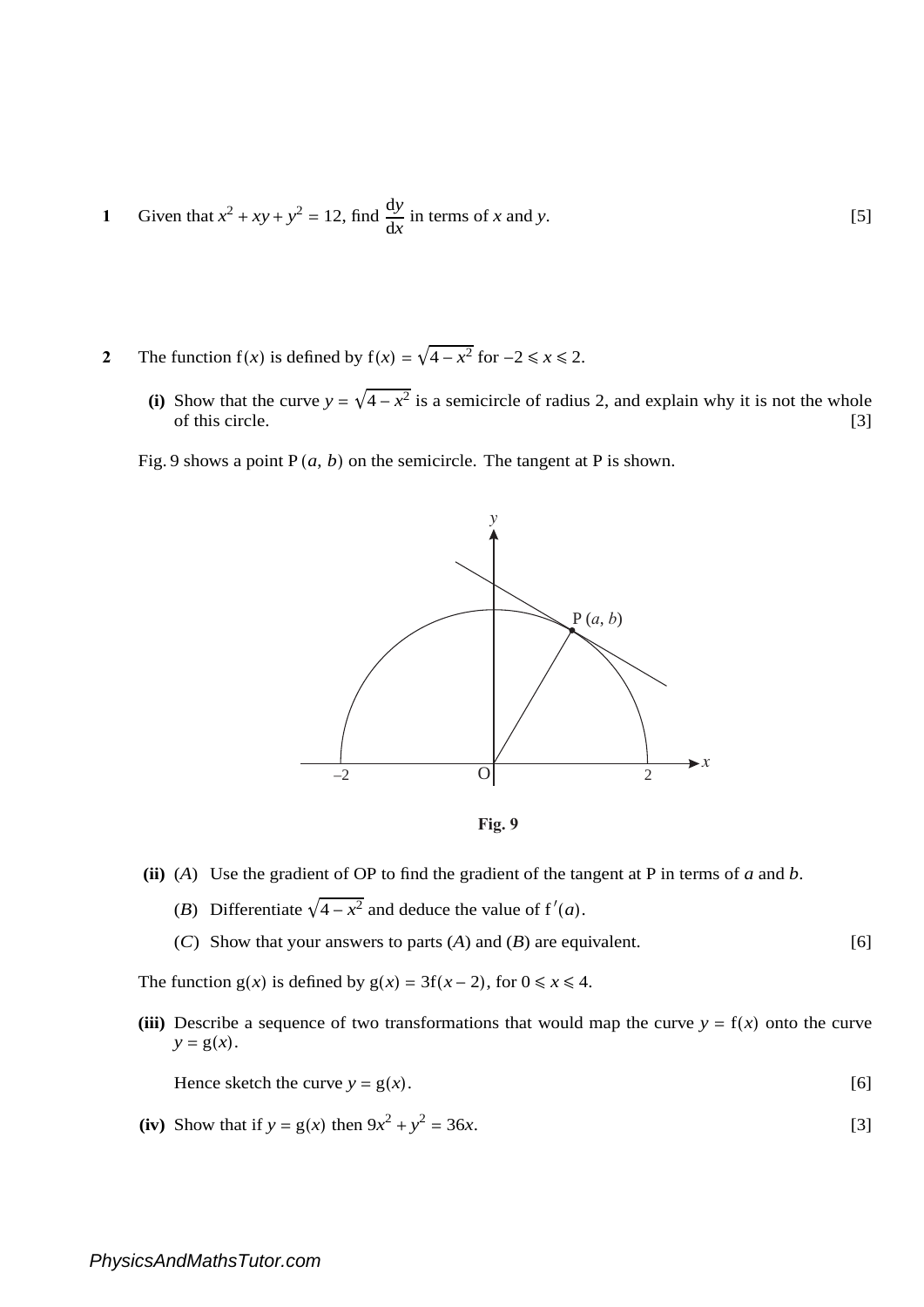**3** Fig. 6 shows the triangle OAP, where O is the origin and A is the point  $(0, 3)$ . The point  $P(x, 0)$ moves on the positive *x*-axis. The point  $Q(0, y)$  moves between O and A in such a way that  $AQ + AP = 6.$ 





**(i)** Write down the length AQ in terms of *y*. Hence find AP in terms of *y*, and show that

$$
(y+3)^2 = x^2 + 9.
$$
 [3]

(ii) Use this result to show that 
$$
\frac{dy}{dx} = \frac{x}{y+3}.
$$
 [2]

(iii) When 
$$
x = 4
$$
 and  $y = 2$ ,  $\frac{dx}{dt} = 2$ . Calculate  $\frac{dy}{dt}$  at this time. [3]

- **4** A curve has equation  $2y^2 + y = 9x^2 + 1$ .
	- (i) Find  $\frac{dy}{dx}$  in terms of *x* and *y*. Hence find the gradient of the curve at the point A (1, 2). [4] d*x*
	- **(ii)** Find the coordinates of the points on the curve at which  $\frac{1}{1} = 0$ . [4] d*y*  $\frac{dy}{dx} = 0.$